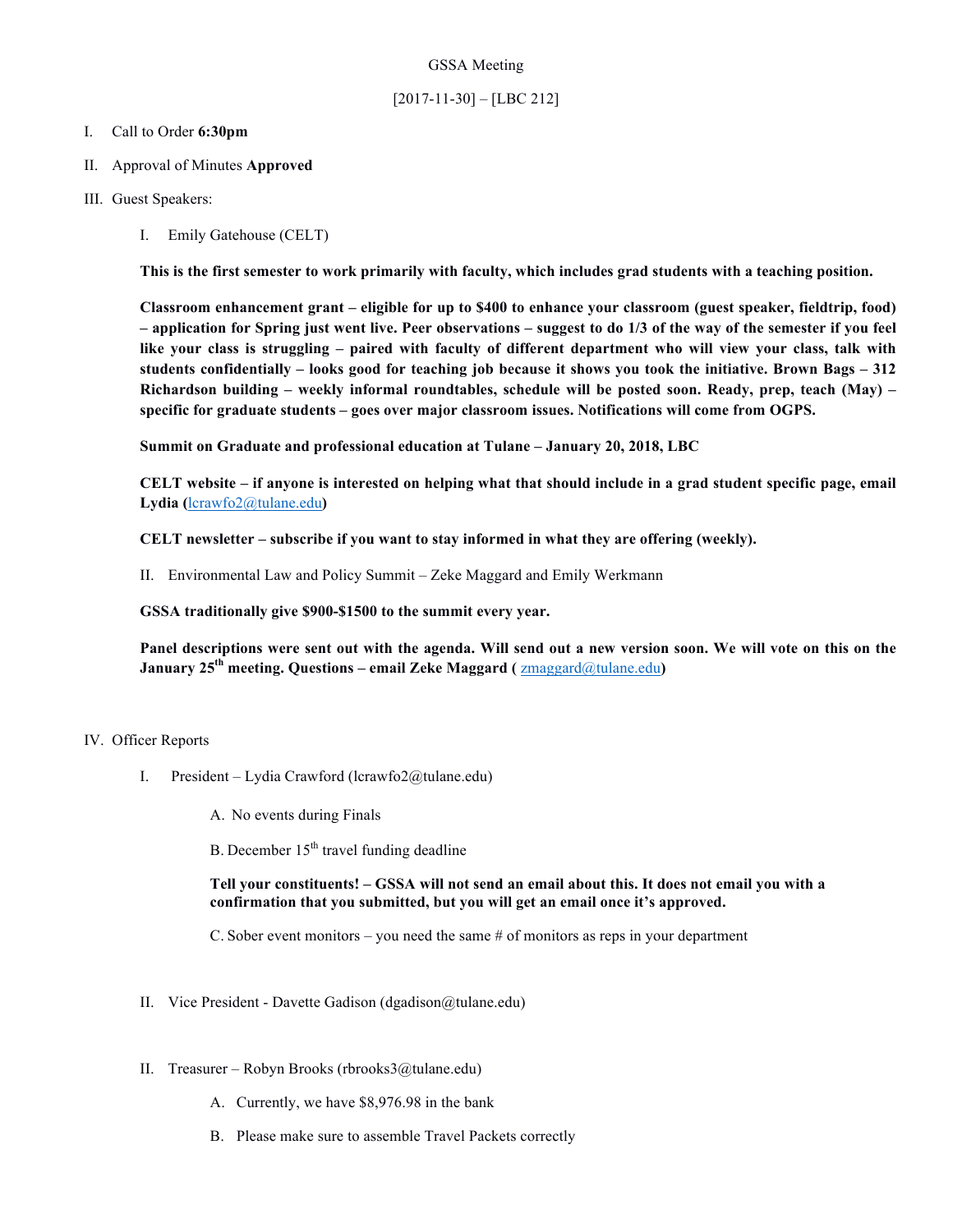#### **DO NOT STAPLE TRAVEL PACKETS, MAKE SURE THEY'RE IN ORDER**

## **You will get your money faster!**

- C. Last office hours of the year: Dec  $5<sup>th</sup>$  and Dec  $12<sup>th</sup>$  8:45-10:45 am at the SOC
- D. Speaker Request

| Requestor's<br>Department  | Speaker<br>Full<br>Legal Name | Event<br><b>Start</b><br>Date | Honorarium | Travel | Lodging |
|----------------------------|-------------------------------|-------------------------------|------------|--------|---------|
|                            |                               |                               |            |        |         |
| City, Culture, & Community | Carolyn Finney                | 3/1/18                        | \$200      | \$500  | \$170   |
| Latin American Studies     | Sara María Uribe<br>Sánchez   | 2/23/18                       | \$200      | \$500  | \$170   |

If anyone has feedback for the Latin American Studies Conference, you can contact their reps!

# **Motion to vote on speaker requests as a slate – 0 opposed, 0 abstain, 32 approve**

## **Motion to approve funding – 0 oppose, 0 abstain, 32 approve**

### E. Event Requests

| Department                              | <b>Event Title</b>                                      | Date    | Amount<br><b>Requested</b> | <b>Expense</b>                                                                                                | <b>Expected</b><br><b>Attendance</b> | Per<br>person |
|-----------------------------------------|---------------------------------------------------------|---------|----------------------------|---------------------------------------------------------------------------------------------------------------|--------------------------------------|---------------|
| <b>Mathematics</b>                      | Math Graduate Student<br>Colloquium                     | 1/23/18 | 60                         | 6 medium dominos pizza and<br>several 3 liter sodas                                                           | 20                                   | \$3.00        |
| <b>Economics</b>                        | Graduate Economics<br><b>Student Monthly</b><br>Meeting | 2/9/18  | 120                        | Pizza and soft drinks from<br>Dominos                                                                         | 20                                   | \$6.00        |
| <b>Economics</b>                        | Graduate Economics<br><b>Student Monthly</b><br>Meeting | 3/9/18  | 120                        | Pizza and soft drinks from<br>Dominos                                                                         | 20                                   | \$6.00        |
| <b>Economics</b>                        | Graduate Economics<br><b>Student Monthly</b><br>Meeting | 4/6/18  | 120                        | Pizza and soft drinks from<br>Dominos                                                                         | 20                                   | \$6.00        |
| <b>Latin American</b><br><b>Studies</b> | <b>LAGO</b> Conference<br>Panchanga                     | 2/24/18 | 250                        | Catered dinner food,<br>probably black beans, rice<br>and pork from Congreso<br>Cubano but since the event is | $\gamma$                             | ?             |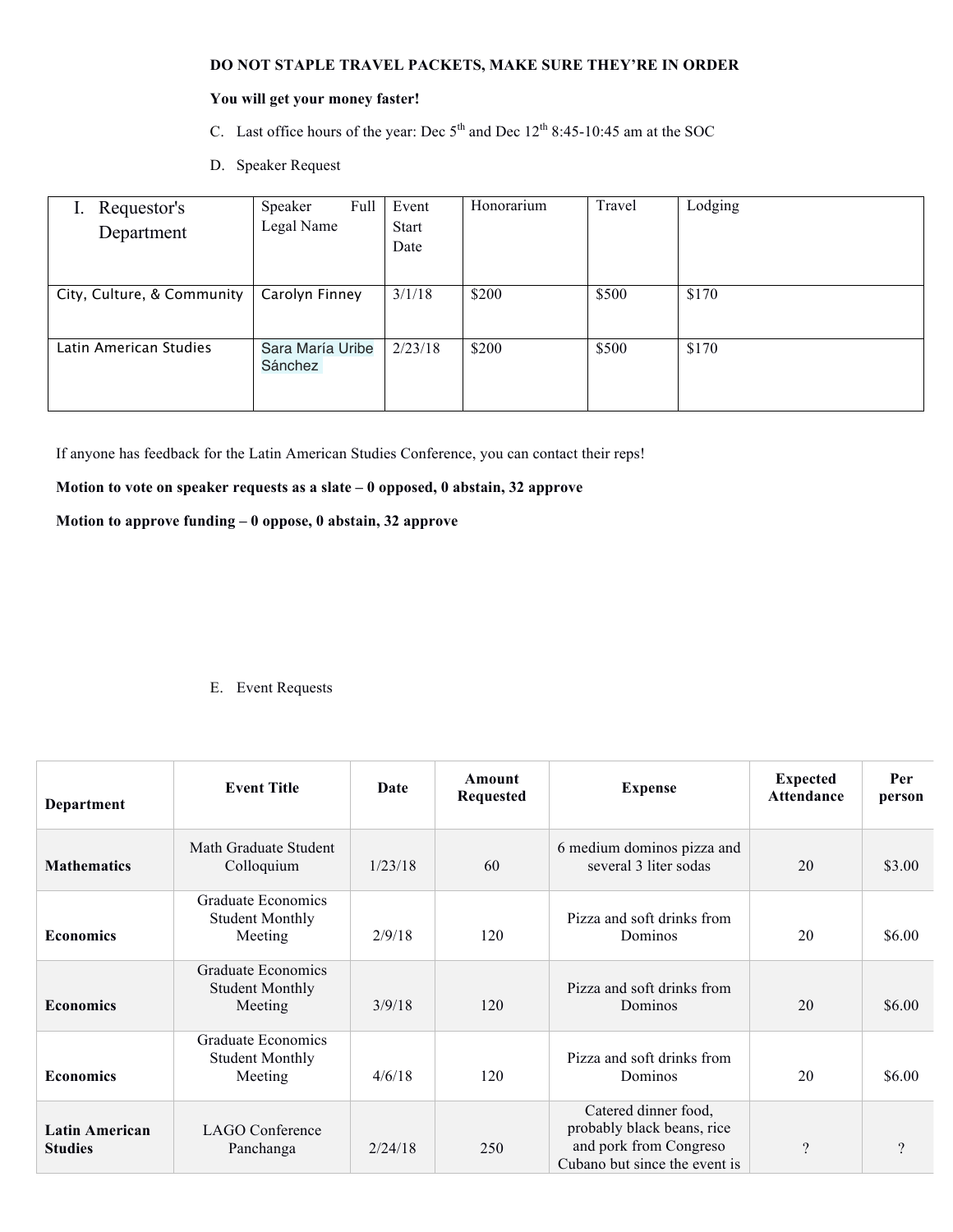|  |  | in February we have not<br>signed a contract yet. |  |
|--|--|---------------------------------------------------|--|
|  |  |                                                   |  |

# **Motion to vote on event requests under \$250 as a slate – 0 opposed, 0 abstain, 32 approve**

**Motion to approve funding for events under \$250 – 0 oppose, 0 abstain, 32 approve**

| <b>Chemistry</b>              | End of Year Celebration                                                                    | 12/8/17 | 675 | Food                                                                          | 65  | \$10.38 |
|-------------------------------|--------------------------------------------------------------------------------------------|---------|-----|-------------------------------------------------------------------------------|-----|---------|
| City, Culture, &<br>Community | VOICES: Visibility,<br>Orientation, Identity,<br>Creativity, Environment,<br><b>Spaces</b> | 3/1/18  | 600 | Lunch from Ba Chi Canteen<br>(detailed menu/budget sent<br>to GSSA Treasurer) | 115 | \$5.22  |

**Total \$2005**

**Motion to vote on event requests over \$250 as a slate – 0 opposed, 0 abstain, 32 approve**

**Motion to approve funding for events over \$250 – 0 oppose, 0 abstain, 32 approve**

**Budget for Voices (CCC):**

| Quantity | <b>Item</b>                             | <b>Total</b> |  |  |  |
|----------|-----------------------------------------|--------------|--|--|--|
| 30       | <b>PoBoys</b>                           |              |  |  |  |
| 10       | PoBoys - Chili Tofu                     | \$70         |  |  |  |
| 10       | PoBoys - Lemongrass Chicken             | \$70         |  |  |  |
| 10       | PoBoys - Char Pork                      | \$70         |  |  |  |
|          |                                         |              |  |  |  |
| 40       | Spring Rolls (assorted)                 | \$100        |  |  |  |
|          |                                         |              |  |  |  |
| 85       | <b>Bacos</b>                            |              |  |  |  |
| 20       | Creamy Spicy & Curry Chicken            | \$75         |  |  |  |
| 20       | Honey Ponzu & Sweet Chili Shrimp        | \$79         |  |  |  |
| 25       | Sweet Chili, Curry, & Creamy Spicy Tofu | \$87.50      |  |  |  |
| 10       | Sate Brisket                            | \$39.50      |  |  |  |
| 10       | Pull Pork                               | \$35         |  |  |  |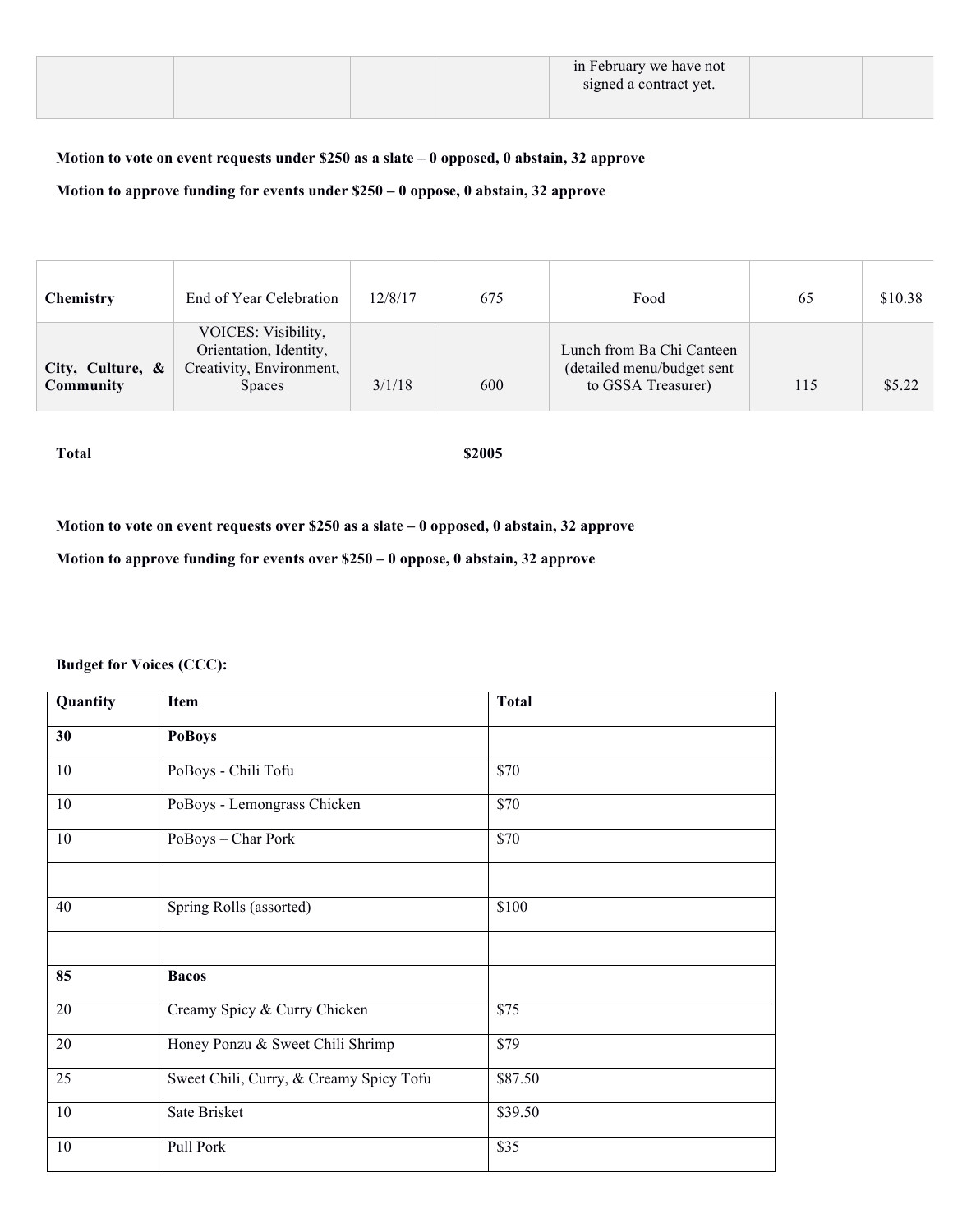| Subtotal                 |                       | \$626    |
|--------------------------|-----------------------|----------|
| Tax                      |                       | \$62.60  |
| Total                    |                       | \$688.60 |
| Discount*                |                       | \$88.60  |
|                          |                       |          |
| <b>Balance Due</b>       |                       | \$600    |
| Estimated<br>People: 115 | Cost Per Person: 5.25 |          |

#### **Budget for Chemistry:**

**Deliver To:**<br>Morgan Bonds<br>6400 Freret St<br>New Orleans LA 70118<br>504 2471813

### 09193/00 O STACEY RAGAN  $M \alpha \nu t \mu \nu \lambda h$

12/08/17 **SOLI DUTONNE St. NEW OFTELLY, CO. 1201** 13 (307) 699-1711 Payment Pending 02:00 PM  $2095$  TWY 190 MUNULEVILLE,  $1000$  PM  $1000$  PM  $1000$  PM  $1000$  UNKNOWN Warehouse 7248 Perking Rd Baton Rouge, La 70808 (225) 610-1190 Corder Source  $\frac{2}{17}$  3827 Baronne St. New Orleans, La 70115 (504) 899-7411 **Method of Payment** 714 Elmeer Ave Metairie, La 70005 (504) 896-7300  $2895$  Hwy 190 Mandeville, La 70471 (985) 951-8081 UNKNOWN

PRINTED BY DMARTIN<br>ON 11/12/17 AT 19:12:05

1

0009982817 Morgan Bonds Tulane University (Tax Exmpt) 504 2471813 ON 11/12/17 AT 19:12:05 New Orleans LA 70112 504 8655560

| Quantity           | <b>UOM</b>  | ltem#                | <b>Size</b>      | <b>Description</b>                |                                 | <b>Unit Price</b> | <b>Extended Price</b> |       |        |
|--------------------|-------------|----------------------|------------------|-----------------------------------|---------------------------------|-------------------|-----------------------|-------|--------|
| 1                  | <b>BTLS</b> | 58098                | TRAY             | Cater<br>100 Count                | Finger Sandwiches Salads        | 60.00             | 60.00                 |       |        |
| $\overline{2}$     | <b>BTLS</b> | 44112                | LARGE            | Cater                             | Tossed Salad Large Serves 20/25 | 50.00             | 100.00                |       |        |
| 2.00               | LB          | 60059                | LB               | Cater                             | Hot Spinach and Artichoke Dip   | 10.99             | 21.98                 |       |        |
| $\mathbf{1}$       | <b>BTLS</b> | 60427                | EACH             | Cater                             | Dip Set Up                      | 16.99             | 16.99                 |       |        |
| $\overline{2}$     | <b>BTLS</b> | 43261                | EACH             | Cater                             | Baked Ziti Full Pan             | 110.00            | 220.00                |       |        |
| $\overline{2}$     | <b>BTLS</b> | 44393                | EACH             | Cater                             | Alfredo Full Pan                | 75.00             | 150.00                |       |        |
| $\overline{a}$     | <b>BTLS</b> | 42611                | EACH             | Cater<br>Per 25                   | Chocolate Dipped Strawberries   | 30.00             | 60.00                 |       |        |
| $\mathbf{1}$       | <b>BTLS</b> | 43094                | EACH             | Cater<br>Non-Chocolate Lover Tray |                                 |                   |                       | 25.00 | 25.00  |
|                    |             |                      |                  |                                   |                                 |                   |                       |       |        |
| <b>Total Cases</b> |             | <b>Total Bottles</b> | <b>Sub Total</b> |                                   | <b>Delivery Charge</b>          |                   | <b>Invoice Amount</b> |       |        |
|                    |             | 11<br>653.97         |                  |                                   |                                 | .00               | .00                   |       | 653.97 |

Expected # of attendees: 70